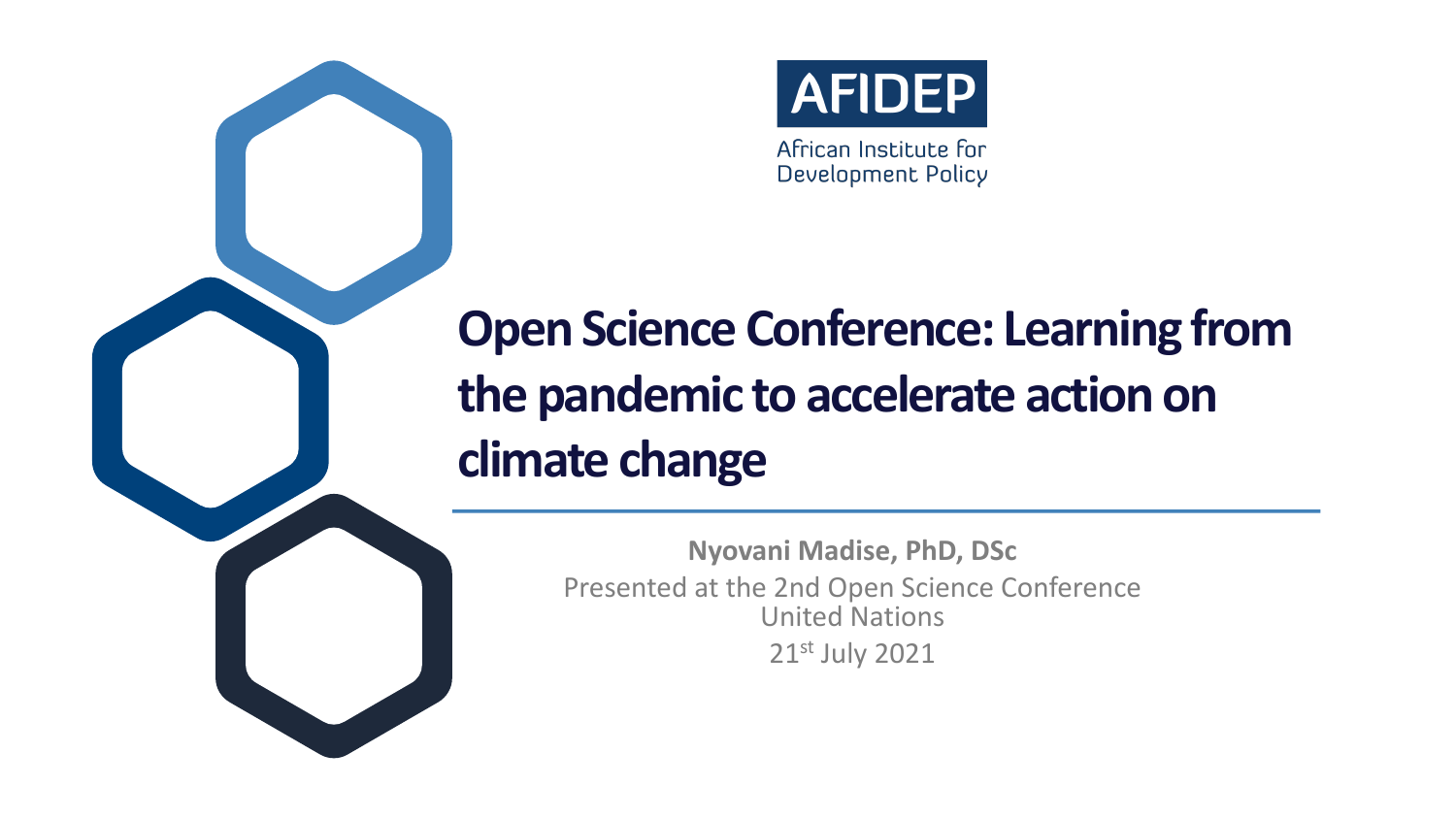## Key lessons from COVID-19 for Climate Change

#### The most precious currency is **01 staying healthy, longer**





**02** Partnerships are important for quicker,<br>robust solutions

We aspire for an Africa where evidence is used consistently to transform lives

Global challenges require global solutions – replicable research, ethical partnerships & open access



We must work at communicating<br>science

**03**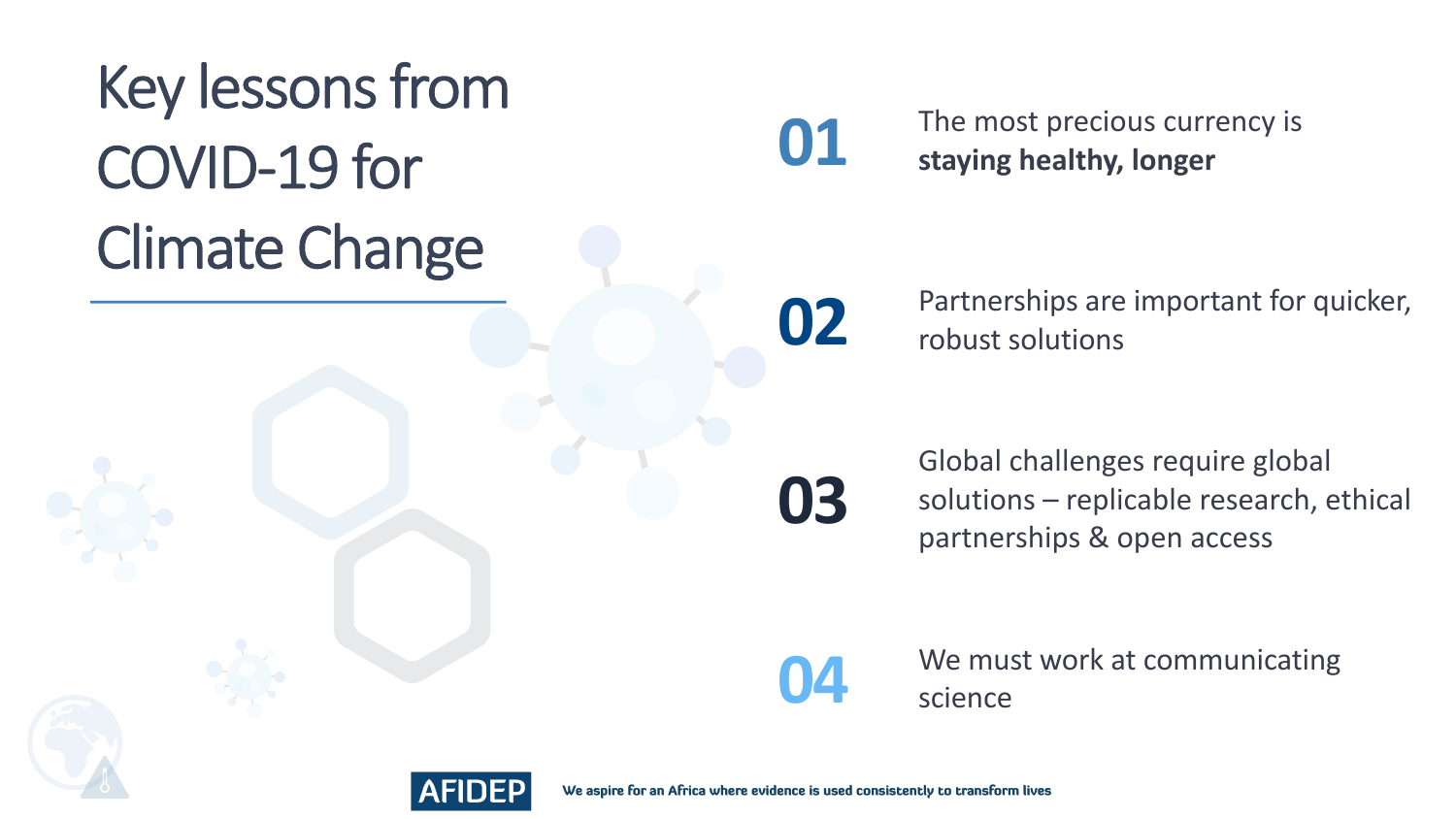#### Health and life matter most



■ Global funds to help LMIC on behaviour change, communication, and action (reversing loss of forests & biodiversity; reduce water and soil pollution)

- COVID-19 has taught us that our health and lives matter most
	- Countries willing to spend to maintain health
	- Individuals, households **willing to change behaviour** to stay healthy
- Our destinies are inter-twinned.
	- COVAX global commitment to ensure that majority are vaccinated "*You should care because your health depends on mine*"
- Global commitment to climate change "*I should care because we have only one earth*".
	- WHO estimate 250,000 additional deaths due to climate change effects between 2030 and 2050, mostly in LMIC
	- year in Europe
- 



• By 2100, life expectancy expected to reduce by between 0.24 years to 1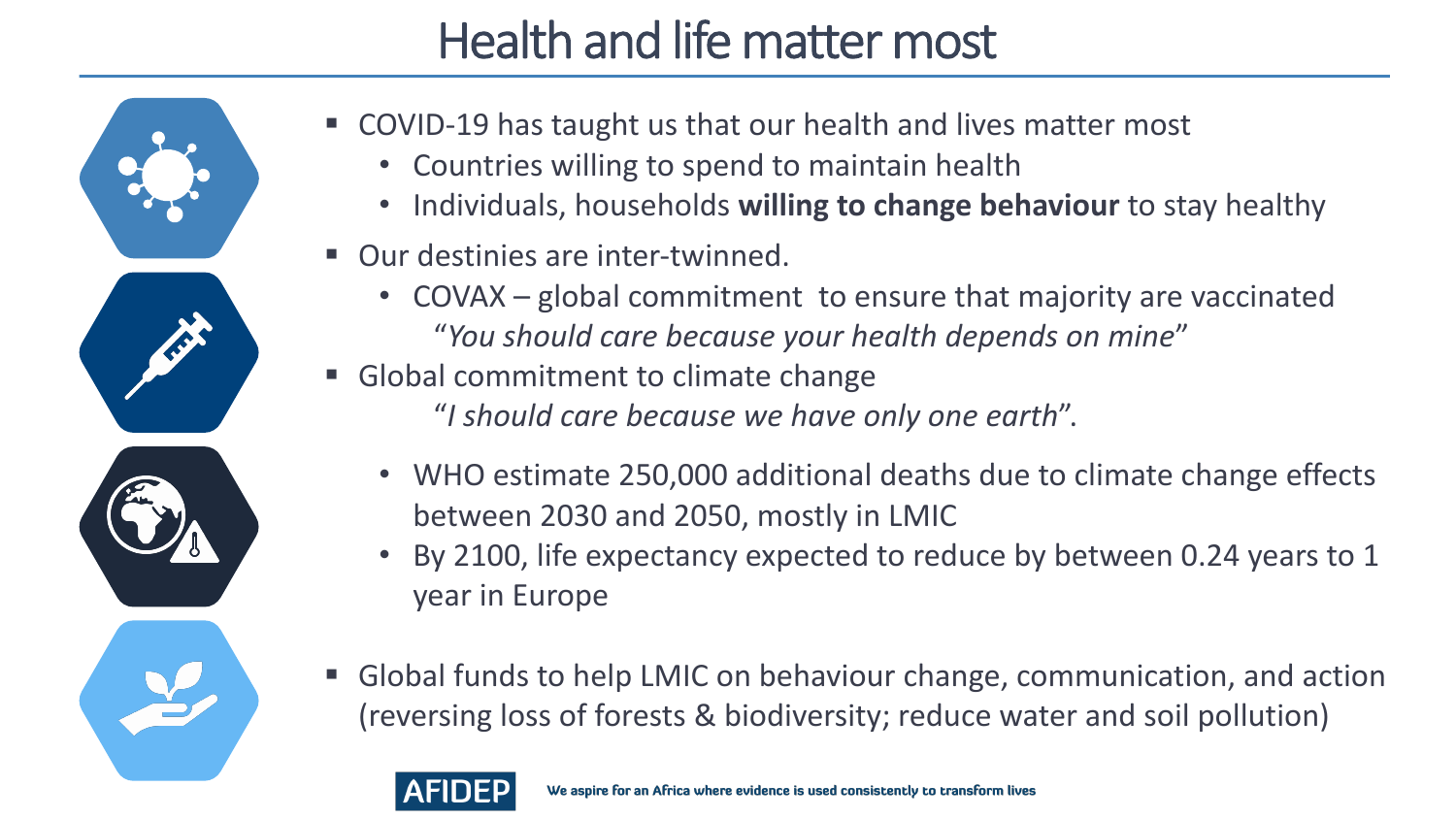**Scientific collaborations** for cures, vaccines, and estimating

**more work needed**





We aspire for an Africa where evidence is used consistently to transform lives

### Importance of partnerships: Lessons from COVID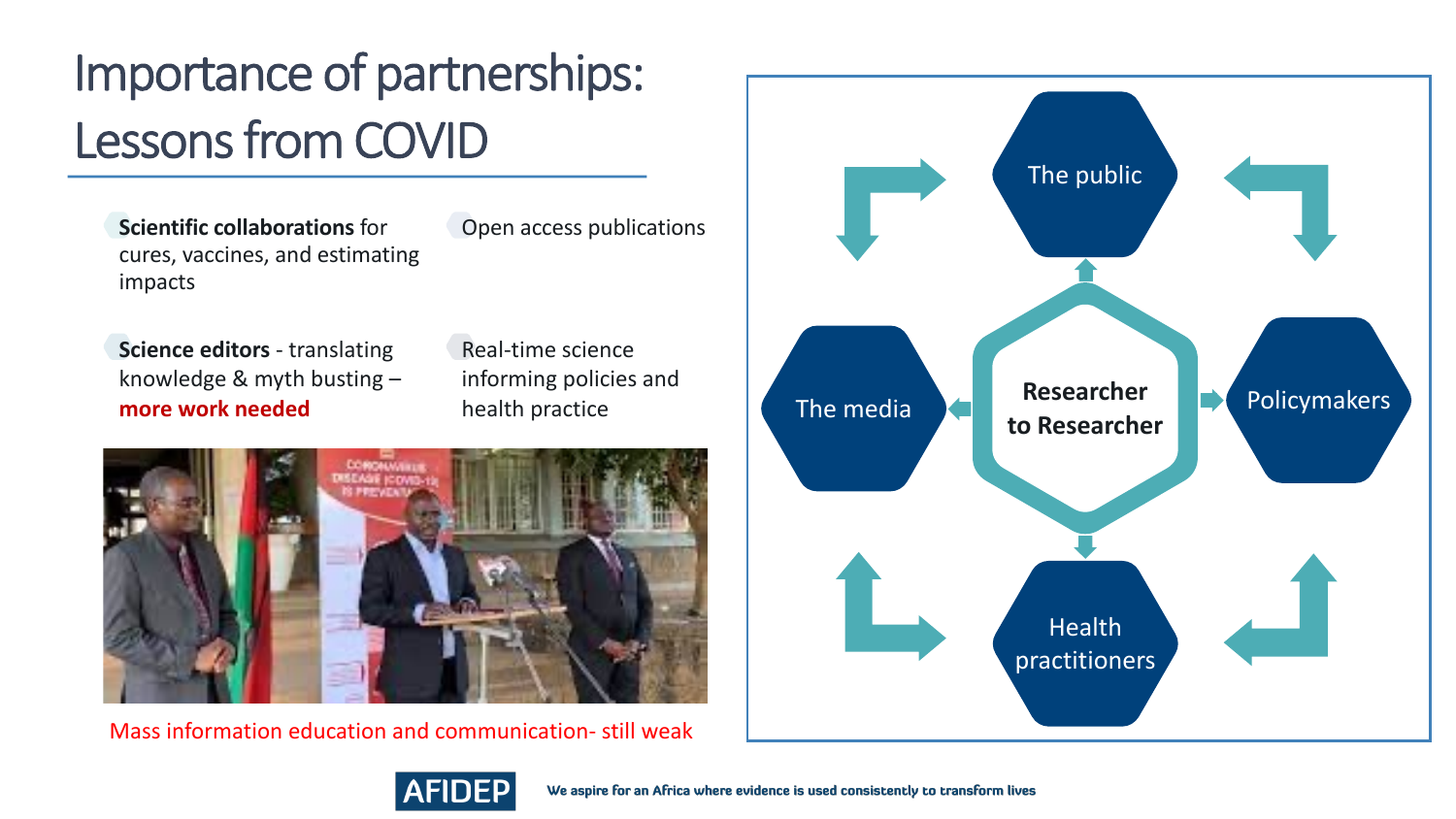### Global challenges require global solutions



- COVID-19 and Climate Change are global (mega) challenges • They require global solutions
	-
	- Research must be **translatable** and **generalisable**
- Legitimate research should involve and engage researchers from low-and middle-income countries (LMIC)
- **Research should be openly accessible to those it concerns**  $$ it is unethical otherwise.
- Article Processing Charges should be within reach of researchers from LMIC

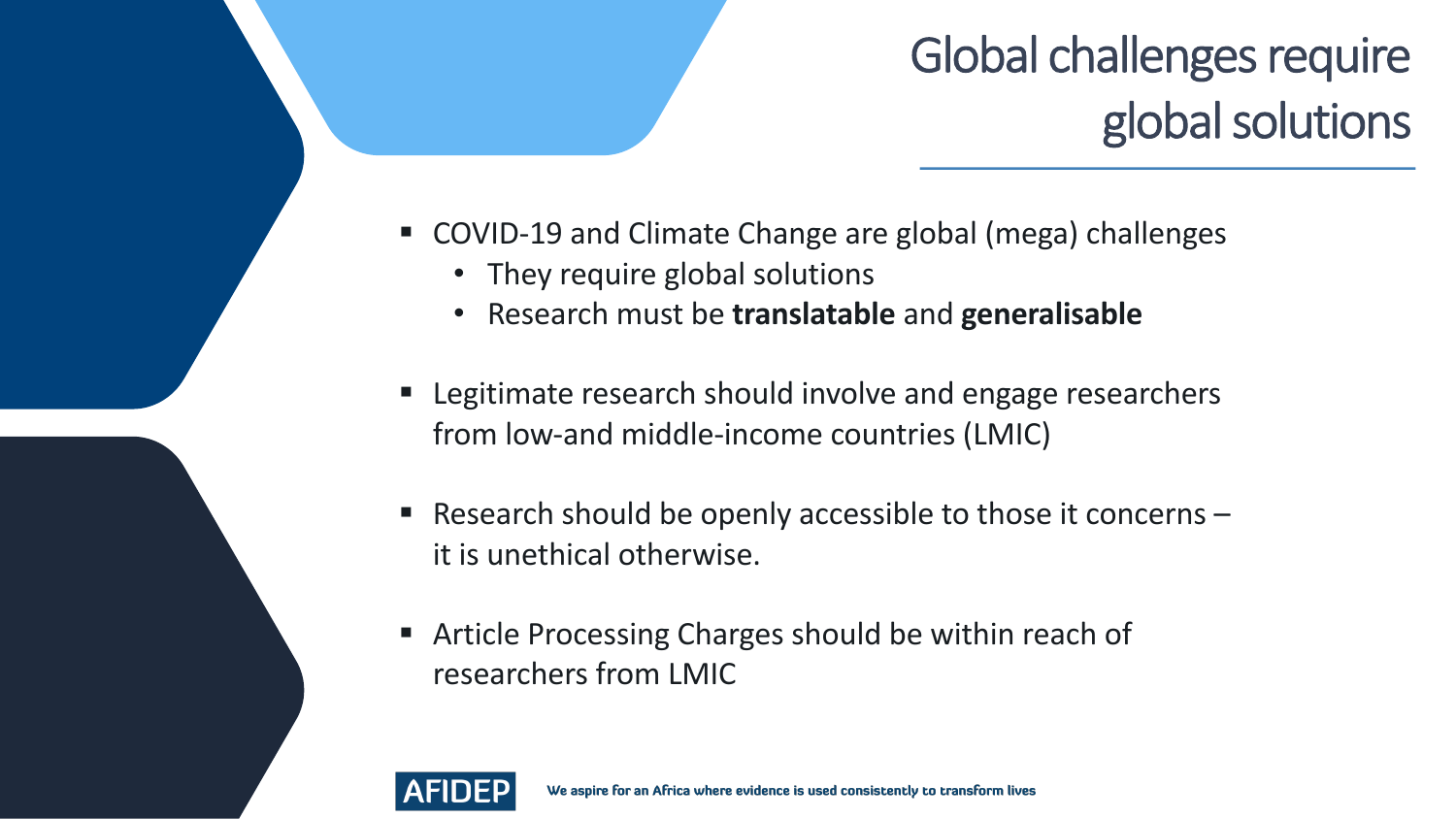# Communicating Science…





- Open science must invest in
- **EXT Knowledge translation** complex scientific findings require translation ■ **Packaging** for a range of audience – different products for different
- audiences
- § Social media awash with mis-information. More mis-information than facts
- § **Climate change messages** (e.g. variability/fluctuations, +1.5 degrees, carbon neutrality) need to be translated & packaged for a range of audiences.